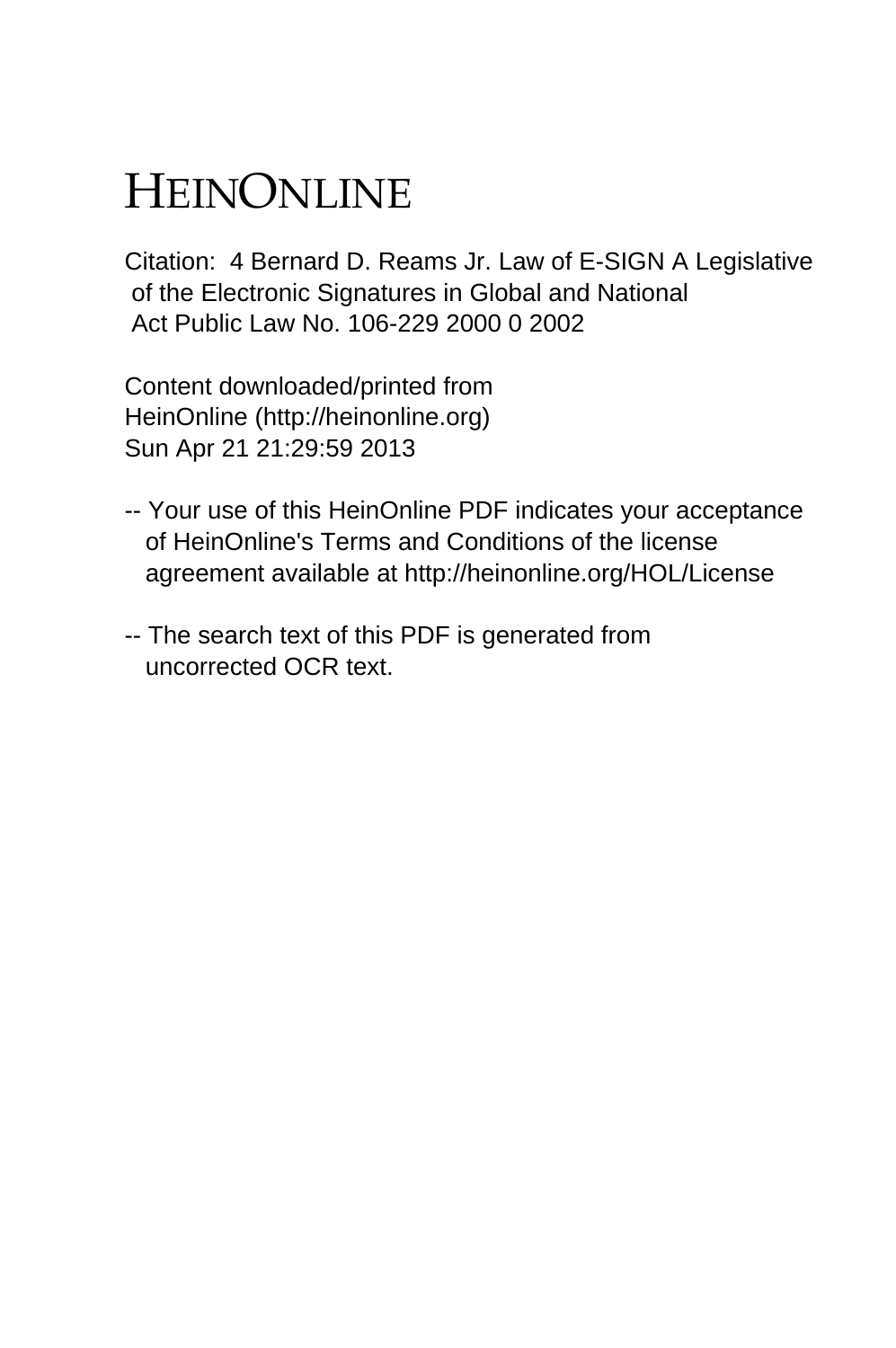**September 18, 1997 CONGRESSIONAL RECORD** - *Extensions of Remarks*<br> **September 18, 1997 CONGRESSIONAL RECORD** - *Extensions of Remarks*<br>
seved as note model for many other studies in the set of the multions of people high school student from Merrill, **MI** who has served as **a** role model for many other stu**dents.** This outstanding **young man** is in line to **be** valedictorian of his graduating class **and** has maintained a 4.1 grade point average on a 4.0 scale while participating on the school's basketball **and** track teams. While these are **striking** accomplishmets, they **pale** in com**pedson to** another. On the **evening** of August **3, 1997,** Joseph **D.** Peterson accomplished an **extraordinary** feat **by** rescuing the ifde of **a** mother of three on a desolate road.

Joseph was **driving down a** winding read **in** northern Michigan when the car in front of him went **out** of control **and** spun **off** the road **into** a thicket of trees. With selfless disregard for<br>his personal safety, he swiftly pulled the driv-<br>er, Marie S. Craig, from the car just moments<br>before it burst into flames. Joseph then drove Marie to safety and stayed with her until *mer-*gency crews transported her to the hospital. Because **of** Joseph's valiant ations, **Marie** suffered only a broken **log** and a gash **on** her **head,** rather than a possible fatal injury.

On behalf of Ms. Craig. her family, and the people of the Fourth Distrct I would like to extend my heartfelt thanks to Joseph Peterson for his brave **and** hereic action. Mr. Speaker, it takes a true champion to accept the challenge which Joseph did in rescuing Made. Please join me in commending his heroism.

**IN HONOR** OF **JOSEPH** TALERICO

#### **RON, DENNIS J. KUCINICH OF ORIO**

IN THE **HOUSE** OF **REPRESENTATIVES**

*Thursday, September 18, 1997*

*Mr.* **KUCIN[CH.** Mr. Speaker, **I** rise today to honor the memory of Mr. Joseph Taterico, for<br>his many years of distinguished service to the community of Parma.

Born in Italy, Mr. Taterioc immigrated to Cleveland at the age of 2. After attending Cleveland's John Adams High School, Mr. Taledco joined the Army end proudly served Amedca during Wodd War I. In 1946, Mr. Talerico moved to Parma. He owned and onorated a *string* **of** grocery stores *there* and **in** nearby Broadview Heights. In addition to his business endeavors, Mr. Talerica distin-guished himself as a civic activist, receiving Parma's Outstanding Ofizen award in **1955.** He sewed as a member of Parta's Charter Board **and** as Parma's recreation director. Mr Taleco also belonged to such **civic** orgacizations **as** the Parma Exchange Club, the Broadview Heights Rotary Club, and the Brian Club.

Mr. Talerico also played an instrumental role in the lives of Paoa's youth. He actively **sup-**posed Parma youth athletics, ensuring the construction of MotU Field. He founded and *served* as president of the Parma Amateur Athletic Federation, and, earlier this year, the Parma Amateur Athletic Federation inducted Mr. Talerico into its hall of fame.

Joseph Talerico leaves behind a wife, three children, eight grandbhildren, a brother, and two sisters. His contributions to the community of Parma **will** be difficult to replace. Mr. Talerico will be greatly missed.

**1996-97 VFW** VOICE *OF* **DEMOCRACY** SCHOLARSHIP **PROGRAM**

## **HON. JAY W. JOHNSON**

*IN* THE HOUSE OF REPRESENTATIVES *Thesnday, September 18, 1997*

Mr. **JOHNSON** of Wisconsin. Mr. Speaker, **I** rise today to bring to your attention an award-<br>winning broadcast script written by a constituent of mine on a subject which is important to

all of us-lhe significance of democracy in America. Jessica V. Van Eperen of Appleton, WI, has<br>received a very high honor from the Veterans<br>of Foreign Wars. She has been awarded with<br>a VFW 1997 Voice of Democracy Scholarship<br>for her script which will help her to finance her

education. She is the daughter of Mr. Leonel<br>Van Eperen and Ms. Catherine Coffey and plans a career in elementary education. **She was** sponsored by **VFW** Post 2778 and **its** ladies auxiliary in Appleton, Wl. I believe that Jessica is an exceptional example of the fine students in northeast Wisconsin and I am confident that she has a bright future ahead of her.

I would like to submit Jesseca's award win-ning script for inclusion in the **CONGRESSIONAL** RECORD at this point.

DEMOcrACY-ABOVE **AND** BEYOD **(By** Jessica **Van** Epenm)

Ever since T was a small child, I've attended the fireworks celebration on the fourth of July. On that day, in 1776, fifty-six men signed the Declaration of Independence. men signed the Declaration of Independence. States into the United and<br>current that would launch the United Institute in the world. Yet, that wasn't on my mind as a child. I simply knew that the fireworks lite up the summ

the blood of young men who gave their lives<br>so she might live. I think of my great-uncle<br>who gave his life in World War II, and even<br>of two relatives who are as distant as their<br>sketchy photograph hanging on the wall.<br>Thes Long after communism is dead, democracy<br>will still be shining brightly in he horizon.<br>Twe even know democracy to be gold, the<br>brilliant gold of freedom of religion. Ireadom<br>of spech, and freedom of the press. The Bill<br>of S of Specin, and research or the press. The Dun<br>A Rights has risen high above the fear that has tried to control the world for centuries.<br>Men In heavy boots carrying heavy guns<br>have never been able to bind respite to the<br>glo

In the people who foreign and shrunk, but never disappeared. Democration in the people who fitled in people who first during the forties to Hitler. What was lost during the forties to Hitler, the fifties to communism, and

terrorism, has been gained back a thousant<br>fold by the millions of people who still devices be heard.<br>In additivities below the still dependent wites a small sparkler,<br>similar to the one as I held in my hand when<br>I was a c oppression may glow with a blaring heat for a short time, but will invertably de out and<br>fall to the ground soundlessly to be forgotten. Democracy alone will shoot over the<br>ten. Democracy alone will shoot over the<br>tree top

## COMPUTER SECURITY **ENHANCEMENT ACT** OF **1997**

SPEECH OF

**RON. CURT WELDON** 

IN **THE HOUSE** OF REPRESENTATIVES *Tuesday, September 16, 1997*

Mr. **WELDON** of Pennsylvania. Mr. Speaker, **I** rise today to offer my support **for** H.R. **1903,** the Computer Security **Enhancement Act** of **1997.** As the information revolution continues to rage, the United Stales and specifically this Congress, **must** begin to make wise **and** in-Sadly, we are somewhat behind business and industry In our ability to comprehend the abili-ties and ramifications of information technology. **Worse still, we** are behind *the* criminals and rogue **operatives** who **would** use the technology of the information age against us.<br>The United States, more than any other

country in **the** world, is extremely susceptible **to** this new, frightening breed **of** terrorism and crime. In March of this year, I chaired a hearing on intormation warfare, **the** first such hear-ing ever held in Congress. What I learned at the hearing was positively alarming. One **wit-**ness testied that with **\$1** billion **and** 20 peo**ple,** he could shut down the Nation. Another **witness** said that **he** could accomplish the same task for **\$100** million. While the United States **has** done a good **job** to date in **devel-**oping secure information **technology** systems, its implementation of those systems has been desporately lacking. As a **result** we are left *un-*prepared for an **information** assault that could cripple the Nation.

*For* this very rmason, the Subcommitee on Military **Research** and **Development** Included an increase in **funding** for information **warfare** defense and **associated** programs. Protesting our defense backbone is simply **not** enough, **however,** and **we must** begin to implement **se**cure system strategies for *our* private **sector** companies and civilian agencies to thwart the threat of information terrorism. **I** would like to applaud *the* Science Committee and Chairman SENSENBRENNER for their efforts to this end.

**Mr.** Speaker, H.R. **1903 takes** wise **and** measured steps in an effort to **develop sound and** lasting policy fur the information age. As **we** Igislate **for** this era, we must be primarily concerned with the **safety** and security of **our** Nation, both civilian and defense, both private sector and public sector. While I think that we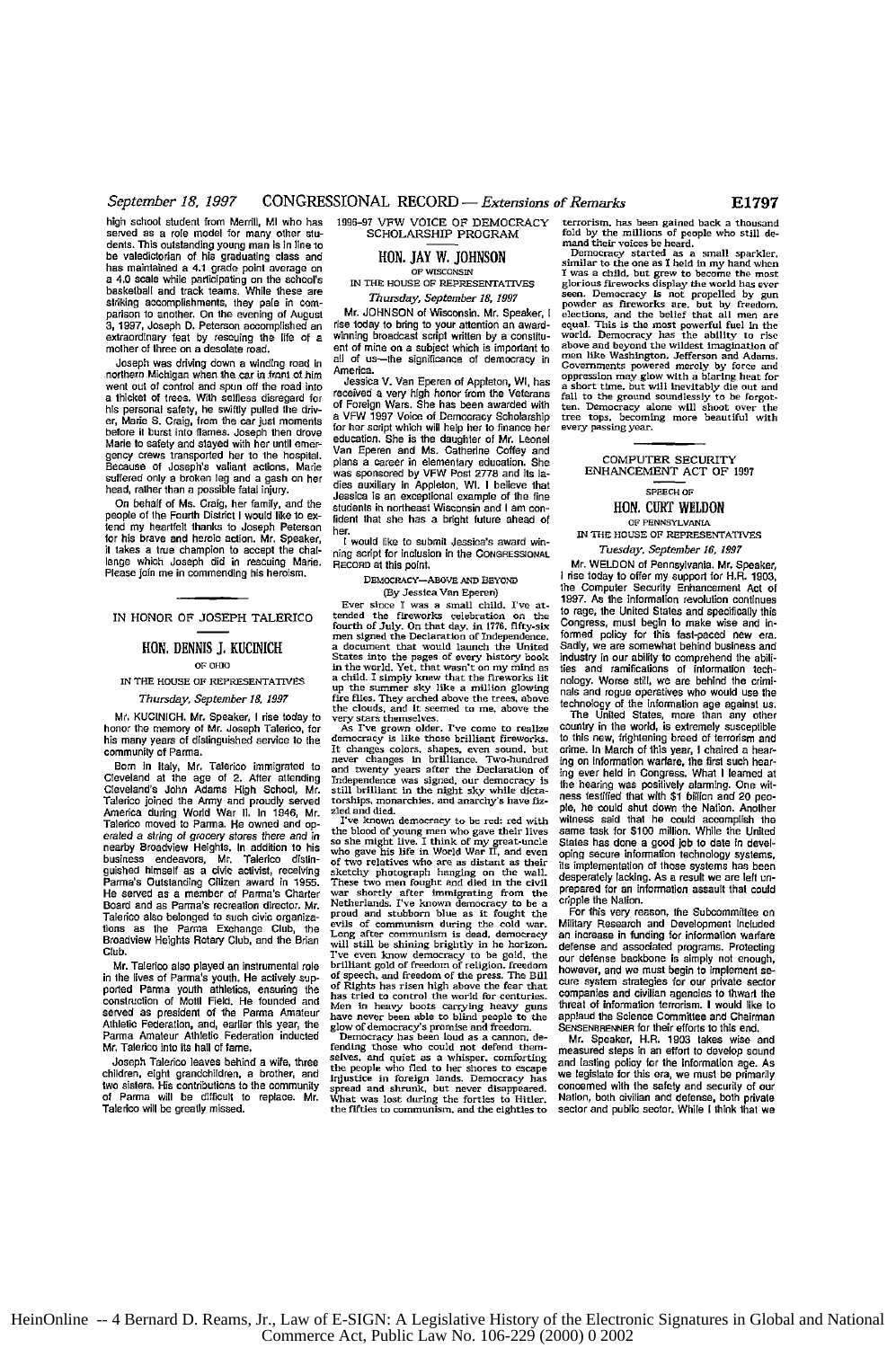all agree that Federal policy regarding the ex*port* of our best technology needs to be devel-oped in light of the public availability of comparable technology outside of the United States, I believe that we are also resoute in our pledge to defend our Nation in this frontler age. Certainly we should not provide the means of our own destruction **as** some have

been so wont to do.<br>**H.R. 1903 will allow us to measure the qual** ity of foreign encryption technology, a central portion of any secure system. That measure-ment with evaluations from the Department of Defense will allow us to determine which domestic products can be exported without pos**ing** an additional threat to national security. Taken **in** light of global market competition, this criteria will strike the delicate balance **be**tween national security requirements and busi-ness needs for the information age, **a** balance that should be paramount in our discussions about national security as we enter the next century. **As** we continue **our** efforts to devetop policy

**in** this frontier age, **I** would encourage my col-leagues to examine these issues closely, to weigh the need for competitiveness against the responsibility to defend eur Nation from informatlion terrorists. The issues here *are* as complex as the underlying technology, and our willingness to take rhetoric and spin **at** face **value** without seriously researching the issue **will** ultimately lead to a dangerous imbalance. The Science Committee has set **a** wise course for this policy, and I would encourage others **to** follow **and support** this measure.

Again, **I** would like to thank Chairman SEN-**SENBRENNER,** Chairwoman MORELLA, and the Science Committee for their efforts and **I** would yield back the balance of my time.

FIFTIETH ANNIVERSARY OF IN-CORPORATION OF THE CITY OF GONZALES, CA

## **HON. SAM** FARR

OF **CALIFORNIA IN** THE **HOUSE** OF REPRESENTATIVES *Thursday, September 18, 1997*

Mr. FARR of Califomia. Mr. Speaker, **I** rise today to recognize the city of Gonzales, **CA,** on the b0th *anniversary* of its incorporation. The residents Of Gonzales have **long** been active in the development of the community and the Nation.

In 1874, Mariano and Alfredo Gonzales laid out a town of 50 blocks surrounding a recently crested railroad depot on property deeded by Mexico to their father. From this early date, Gonzales established itself as a friendly town where a stranger could easily **be** persuaded to stay a few extra days and enjoy the smelfown ch.

Within 20 years, the population of Gonzale **had** reached 500 residents of diverse ethnic backgrounds and heritage. A number of Swiss immigrants eslablished a soon to-be-thriving dairy industry. Soon thereafter, a local resident discovered the process for producing condensed milk. Following this historic discovery,<br>the Alpine Condesary opened in Gonzales and began producing the wodd's first condensed milk.

Over the **years,** agriculture replaced dairy as the region's most important industry and Goczales, located In the Salinas Valley, *he-* came known as one of the most fertile regions in the country.

I am honored to have the privilege of introand the recognize the historical contributions of the residents of Gonzales, CA. Since its establishment, Gonzales has maintained the smalhown charm that people the world over envy.

#### **SCHOOL VOUCHER STUDY** FINDS SATISFACTION

# **HON.** NEWT **GINGRICH** OF GEORGIA

IN **THE HOUSE** OF REPRESENTATIVES *Thursday* September **18, 1997**

Mr. **GINGRICH.** Mr. Speaker, the attached article from the New York Times and op-ed from the Wall Street **Journal** clearly demonstrate the effetiveness of and parental satisfaction with Cleveland's school **voucher** program. Even more importantly, **the** survey men-tioned in each of these pieces points **out** that low-income parents are as concerned **about** the **quality** of **their** children's schools as **any** other income group. Schools should be an **op**portunity magnet, not an underachieving trap.<br>The evidence is in: Vouchers are one way to enhance parental choice and should be encouraged.

**I** submit both the New York Times and Wall Street **Journal** pieces into the **CONGRESSIONAL** RECORD.

[From the New York Times, Sept. **18, 19971** SCHOOL VOUCHER STUDY FINDS SATISFACTION (By Tamar Lewin)

In the first independent evaluation of Cleveland's groundbreaking school voucher<br>program, a Harvard University study has<br>found that the program was very popular with **p.rents** and raised the scores of those students tested at **the** end **of** the first year. "We found that parents who have a choice

of schools are much happier, and these private schools seem to be able to create an<br>of schools seem to be able to create an<br>vate schools seem to be able to create an educational environment that parents see as safer, more focused on academics and giving<br>more individual attention to the child," said more individual attention to the child," said Paul E. Peterson, director of the Education Policy and Governance at Harvard's John F. Kennedy School of Government, which is-<br>sued the report. "This happens despite the<br>fact that these are very low-income stu-

dents."<br>The Cleveland experiment has been closely<br> $\frac{1}{2}$  The Cleveland experiment has been closely watched as school vouchers emerge as a potent political issue across the country.<br>The report found that two-thirds of the

Fin report found that two-thirds of the part for parents whose children received vouchers to attend a private or parochial school were "very satisfied" with the academic quality of the school, compared to fewer than  $m$ --of the school, compared to fewer than **31** per- **ceont** of the parents of **studests** who applied for vouchers **but** remained in public school.

**In** addition. the parents using veuchers were also mom than tmice a **likely** to **be** happy with the school's discipline, class size, condition and teaching of moral values than those remaining in public school. During the last school **year,** the Ohio De-

partment of Education gave **196** Cleveland students from lw-income families vouchers revering **up to 90** percent **of** private **or** pare- chial school tuition. **te** a maximum of \$2o5. The amount is slightly more than a third of what the **public** srhat system **spends** ennually per pupil.

Most students used the vouchers at Catholie schools. But about a quarter of those who received vouchers-mostly those who could **not** find **another** suitable placement-at- tended **Owe** new independent schools **set** up

by advocates of the voucher program, known<br>as Hope schools.<br>The study found that those students, test-<br>ed at the beginning and end of the school<br>year, made significant academic strides, gaining 15 percentage points in math and 5<br>percentage points on reading tests, relative<br>to the national norms. However, language<br>scores declined 5 percentage points overall,<br>and 18 points among first graders.<br>The Cieveland

way through the year. Rick Eilis, a spokes<br>man for the Cleveland schools, said that be-<br>man for the Cleveland schools, said that be-<br>cause the school system was now operated by<br>the vanche scate and the state also runs the

May, an Ohio appeals **court** ruled that be- **cause** the vouchrsculd be **-ed** at religious schools, the program was **an** unconstitu- tional mingling of church **and** state. The State Supreme Court, however, ruled that<br>the program could continue this year, pend-<br>ing its review. With the Milwaukee voucher<br>program pending in State Supreme Court, it<br>is likely that one or both of the cases will ul**timately that one or both of the cases will unitably the silkely that one or both of the cases will unitably wend their way to the United States Supreme Court.<br>
<b>Expire the legal uncertainties**, vouchers remain a powerful

country: **ti** New **Jerey** in **April.** the Eduratiun

school board, from using tax money for vouchers.<br>In Vermont last year, the education office

took away education funds **of the** Chittenden Town School District when **it tried** to in-**cindo parochial schools in** a vouchrer **program for high schools.**<br>In New York City and several other citi

mall programs, privately financed by phi-<br>lanthropists, provide scholarships allowing<br>some public school students to attend paro**chial schools.** In Washington, House and Senate Repub-

licans have proposed a Cleveland-style pro-<br>gram for the District of Columbia schools.<br>The evaluation of the Cleveland program is<br>based on a survey of 2,020 parents who applied for vouchers, including 1,014 parents of<br>vouc plied **but did** not used **the** vouchers. Those who applied, **but** ultimately **e-**

malned in public school, cited transportations, and admission to a desired public school or failure to identification and admission to a desired public school or failure to The average income of families using volucles was

re annuce to the average income of families using<br>volchers was lower than those whose children remained in public schools, but the two<br>groups did not differ significantly with respect to ethnicity. family size. religion. or mother's education **or** employment. But those staying in public schools were **more likely** to **be** in **special** education classes er classes for the gifted. The vast majority of participants. **85** per-

cent. said their main reason for applying to the voucher program was to improve edu-<br>tation for their children. Other commonly<br>cited reasons were greater safety. location. rel gion **and** friends. **'1 lke to** emphasize that parens said

The was cally important to them was academic quality of school, " sald Professor Pe-<br>terson, whose co-authors were Jay P. Greene<br>terson, whose co-authors were Jay P. Greene<br>of the University of Texas and William G.<br>Howell